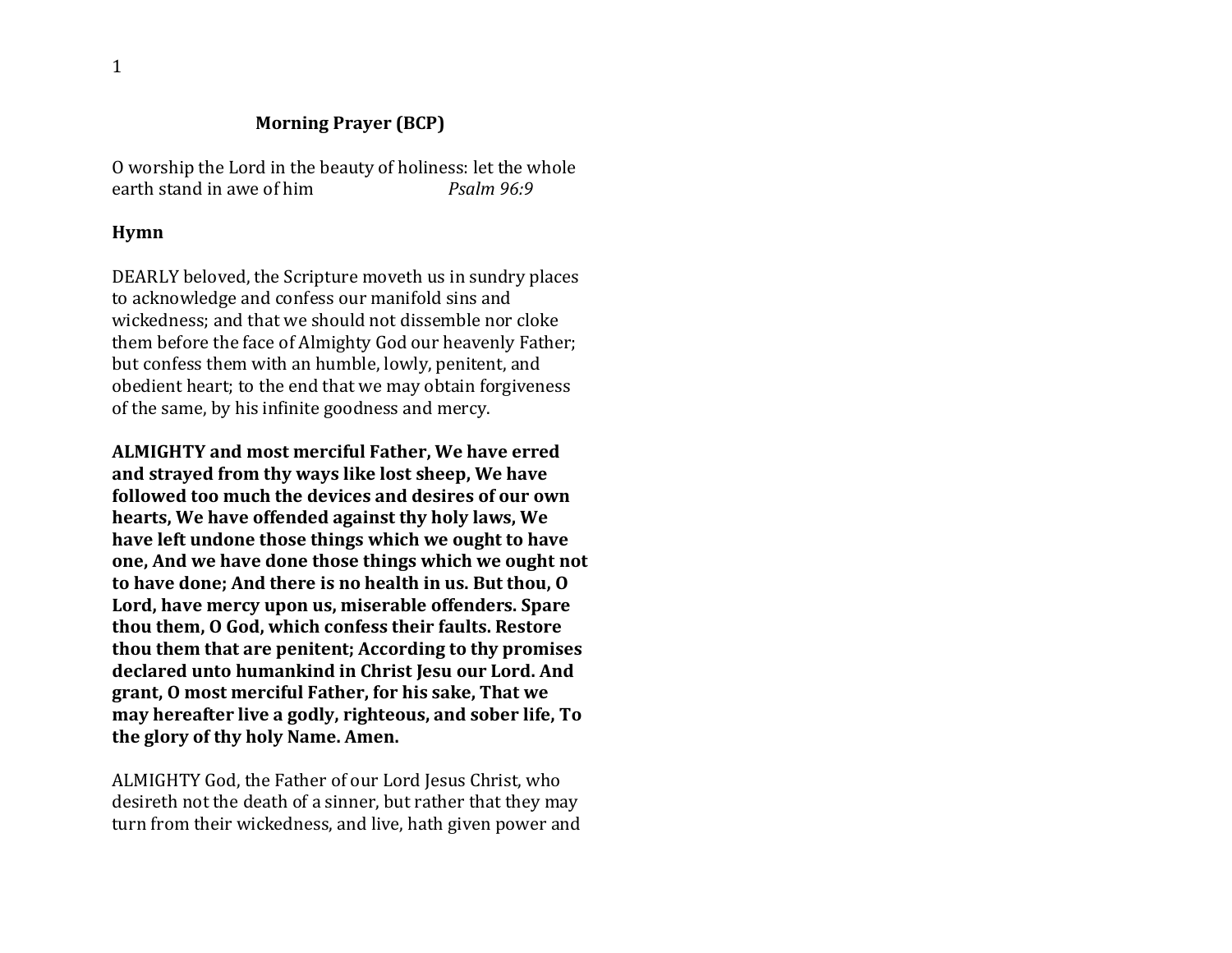commandment to his Ministers, to declare and pronounce to his people, being penitent, the Absolution and Remission of their sins. He pardoneth and absolveth all them that truly repent and unfeignedly believe his holy Gospel. Wherefore we beseech him to grant us true repentance and his Holy Spirit, that those things may please him which we do at this present, and that the rest of our life hereafter may be pure and holy; so that at the last we may come to his eternal joy; through Jesus Christ our Lord. Amen

O LORD, open thou our lips; **And our mouth shall show forth thy praise**. O God, make speed to save us; **O Lord, make haste to help us.**  GLORY be to the Father, and to the Son, and to the Holy Ghost; **As it was in the beginning, is now, and ever shall be, world without end. Amen.** 

Praise ye the Lord; **The Lord's Name be praised.**

### **VENITE**

COME, let us sing unto the LORD: / let us heartily rejoice in the strength of our salvation.

Let us come before his presence with thanksgiving, / and show ourselves glad in him with psalms.

For the LORD is a great God, / and a great King above all gods.

In his hand are all the corners of the earth: / and the strength of the hills is his also.

The sea is his, and he made it: / and his hands prepared the dry land.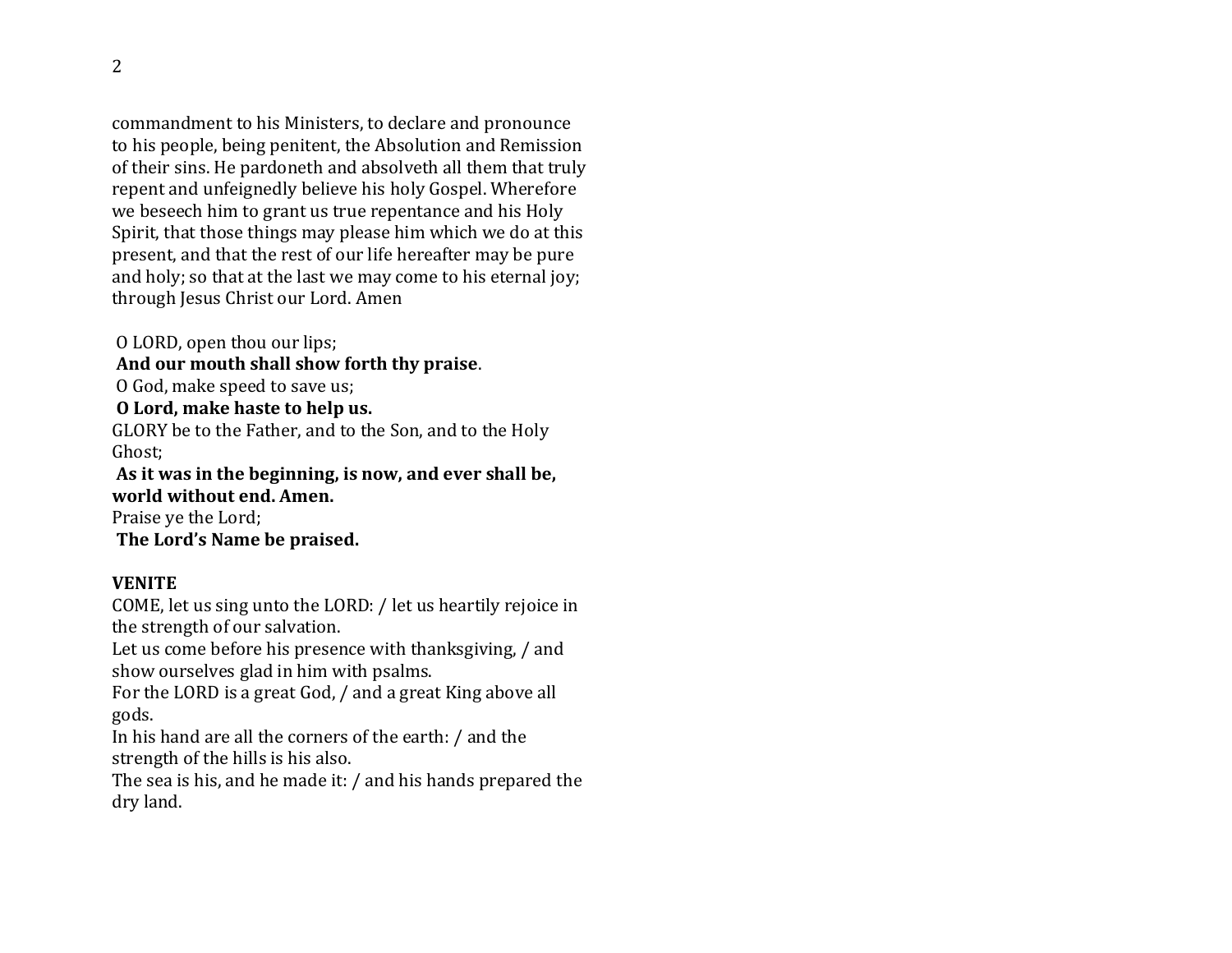O COME, let us worship, and fall down, / and kneel before the LORD our Maker.

For he is the Lord our God; / and we are the people of his pasture, and the sheep of his hand.

GLORY be to the Father, and to the Son, / and to the Holy Ghost;

As it was in the beginning, is now, and ever shall be, / world without end. Amen.

## **The Old Testament Lesson**

## **The Psalms**

# **The New Testament Lesson**

# **BENEDICTUS.**

BLESSED be the Lord God of Israel; / for he hath visited, and redeemed his people; And hath raised up a mighty salvation for us, / in the house of his servant David; As he spake by the mouth of his holy Prophets, / which have been since the world began; That we should be saved from our enemies, / and from the hands of all that hate us; To perform the mercy promised to our forefathers, / and to remember his holy covenant; To perform the oath which he sware to our forefather Abraham, / that he would grant us: That we being delivered out of the hands of our enemies /

might serve him without fear,

In holiness and righteousness before him, / all the days of our life.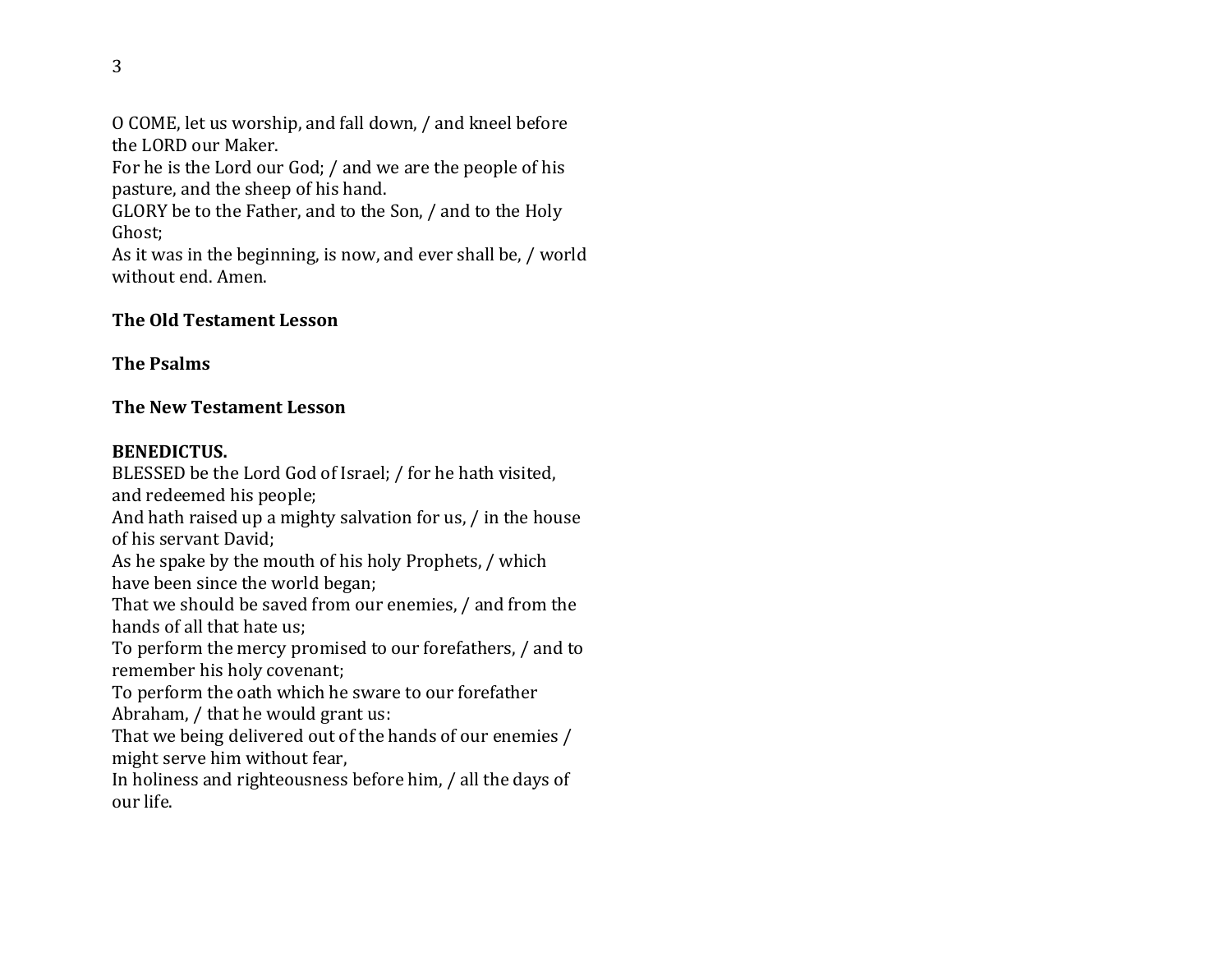And thou, child, shalt be called the Prophet of the Highest: / for thou shalt go before the face of the Lord to prepare his ways;

To give knowledge of salvation unto his people/ for the remission of their sins;

Through the tender mercy of our God; / whereby the dayspring from on high hath visited us;

To give light to them that sit in darkness, and in the shadow of death, / and to guide our feet into the way of peace. GLORY be to the Father, and to the Son, / and to the Holy Ghost;

As it was in the beginning, is now, and ever shall be, / world without end. Amen.

## **The Gospel**

**Sermon**

**Hymn**

# **The Creed**

I BELIEVE in God the Father Almighty, Maker of heaven and earth: And in Jesus Christ his only Son our Lord, Who was conceived by the Holy Ghost, Born of the Virgin Mary, Suffered under Pontius Pilate, Was crucified, dead, and buried: He descended into hell; The third day he rose again from the dead; He ascended into heaven, And sitteth on the right hand of God the Father Almighty; From thence he shall come to judge the quick and the dead. I believe in the Holy Ghost; The holy Catholic Church; The Communion of Saints; The Forgiveness of sins; The Resurrection of the body, And the Life everlasting. Amen.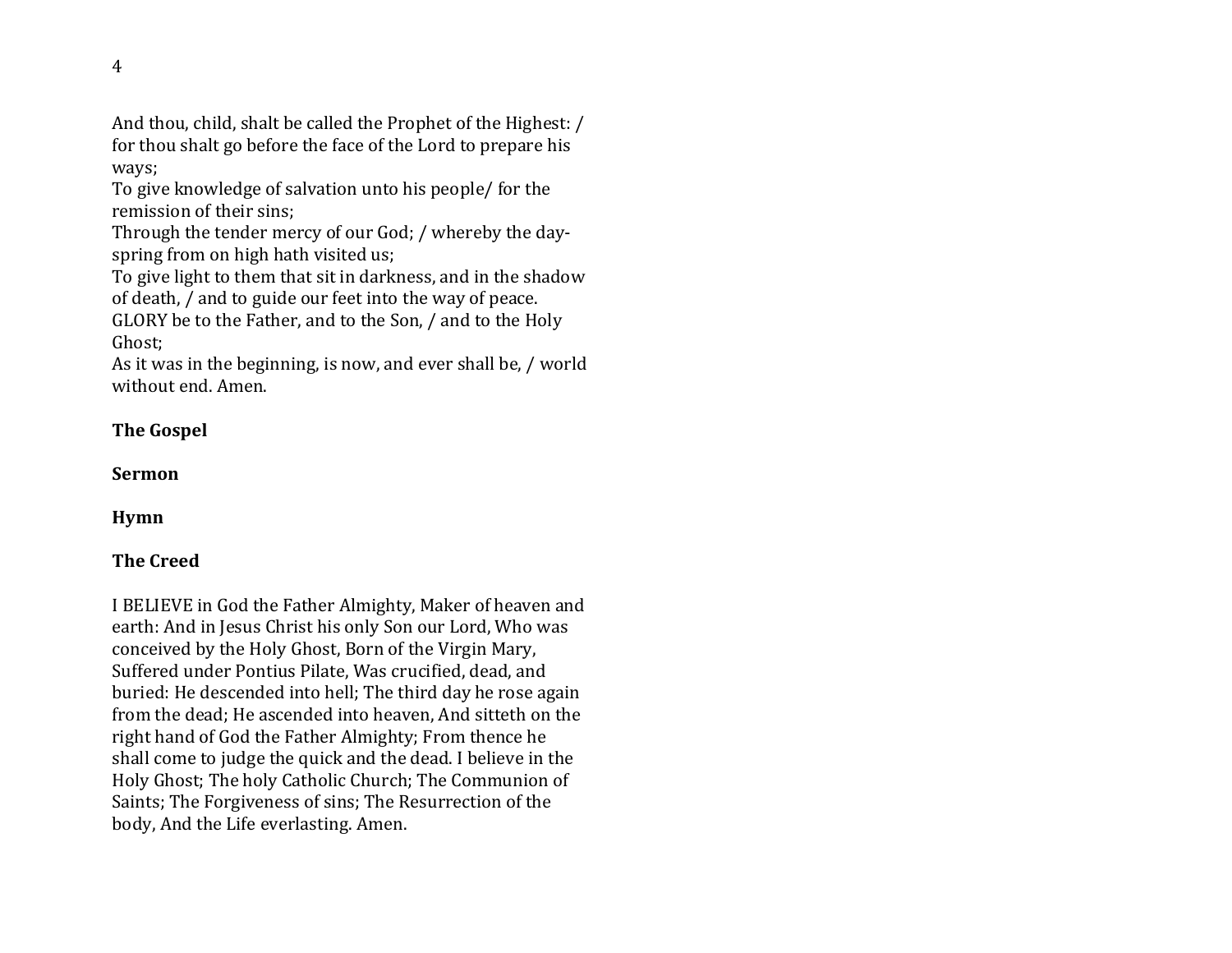The Lord be with you; **And with thy spirit.**  Let us pray. Lord, have mercy upon us. **Christ, have mercy upon us.**  Lord, have mercy upon us.

### **The Lord's Prayer**

O Lord, show thy mercy upon us; **And grant us thy salvation.**  O Lord, save the Queen; **And mercifully hear us when we call upon thee.** Endue thy Ministers with righteousness; **And make thy chosen people joyful.**  O Lord, save thy people; **And bless thine inheritance.**  Give peace in our time, O Lord; **And evermore mightily defend us**. O God, make clean our hearts within us; **And take not thy Holy Spirit from us.** 

### **The Collects:**

#### *The Collect of the Day*

#### *The Second Collect, for Peace.*

O GOD, who art the author of peace and lover of concord, in knowledge of whom standeth our eternal life, whose service is perfect freedom: Defend us thy humble servants in all assaults of our enemies; that we, surely trusting in thy defence, may not fear the power of any adversaries; through the might of Jesus Christ our Lord. *Amen.*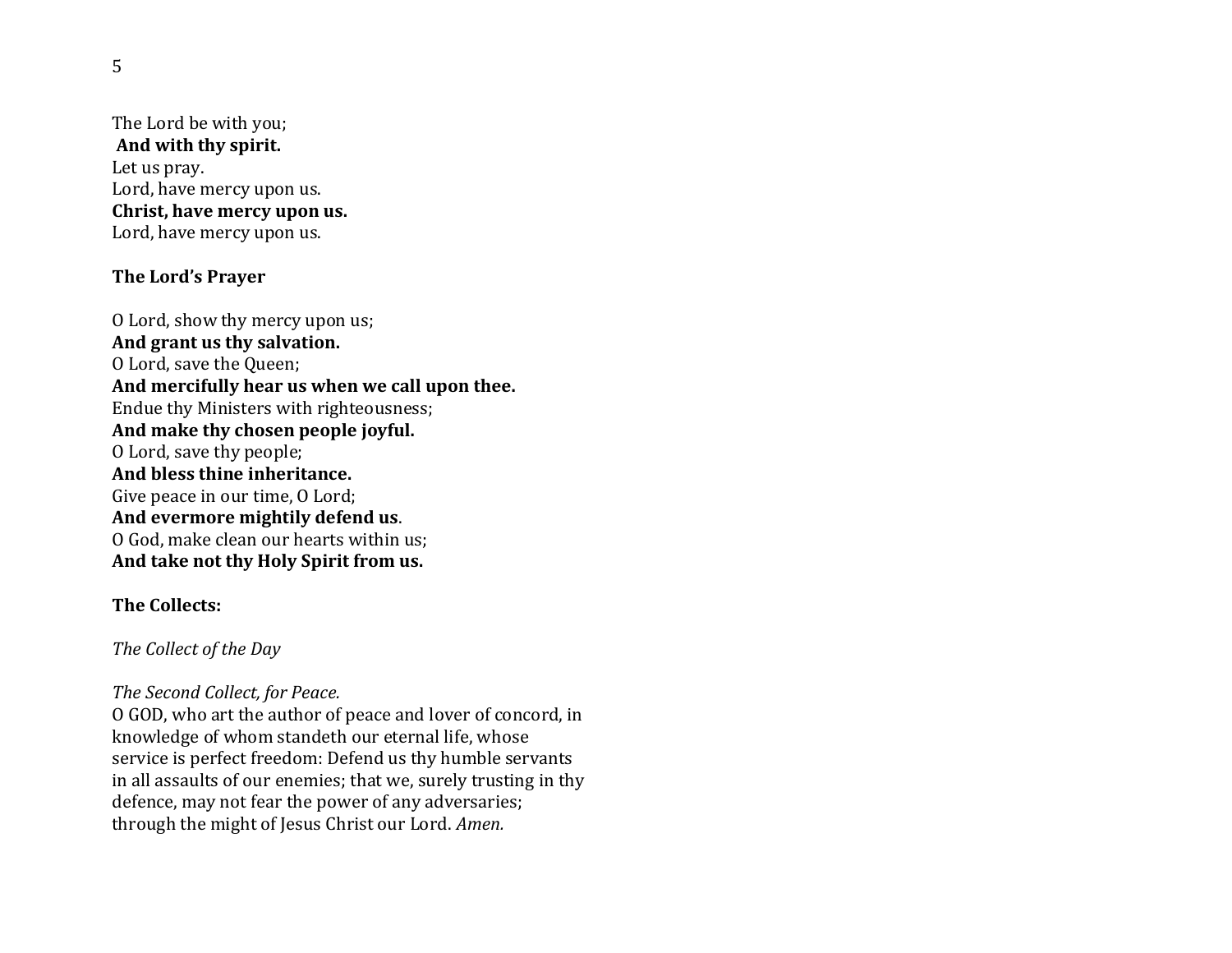#### *The Third Collect, for Grace.*

O LORD our heavenly Father, Almighty and everlasting God, who hast safely brought us to the beginning of this day: Defend us in the same with thy mighty power; and grant that this day we fall into no sin, neither run into any kind of danger; but that all our doings may be ordered by thy governance, to do always that is righteous in thy sight; through Jesus Christ our Lord. *Amen.* 

#### *A prayer for the Queen and all in Authority.*

ALMIGHTY God, the fountain of all goodness, we humbly beseech thee to bless our Sovereign Lady, Queen ELIZABETH*,* the Parliaments of the Commonwealth, and all who are set in authority under her *(and around the world)*; that they may order all things in wisdom, righteousness, and peace, to the honour of thy holy Name, and the good of thy Church and people; through Jesus Christ our Lord. *Amen.* 

*Pray for the ministry in the lives of …. And for the Food Bank ministry, volunteers and clients.*

#### *A Prayer for the Clergy and People.*

ALMIGHTY and everlasting God, from whom cometh every good and perfect gift: Send down upon our Bishops and Clergy, *(especially Linda our Primate and Sandra our Bishop)*  and all Congregations committed to their charge, the healthful Spirit of thy grace; and that they may truly please thee, pour upon them the continual dew of thy blessing. Grant this, O Lord, for the honour of our Advocate and Mediator, Jesus Christ *Amen.*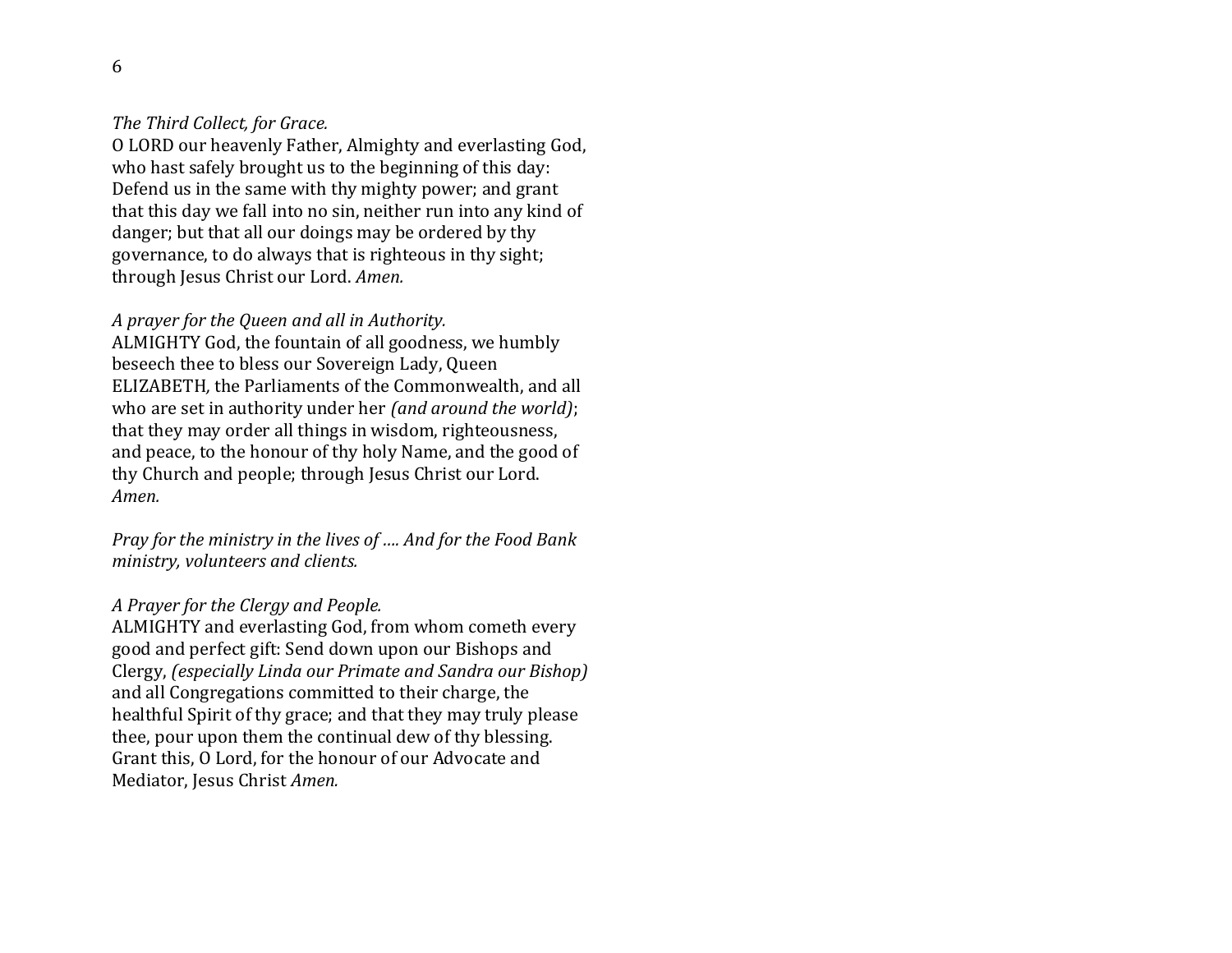*A Prayer for all Conditions of people.* 

O GOD, the Creator and Preserver of all humankind, we humbly beseech thee for all sorts and conditions of people; that thou wouldest be pleased to make thy ways known unto them, thy saving health unto all nations. More especially we pray for the good estate of the Catholic Church; that it may be so guided and governed by thy good Spirit, that all who profess and call themselves Christians may be led into the way of truth, and hold the faith in unity of spirit, in the bond of peace, and in righteousness of life. Finally we commend to thy fatherly goodness all those, who are any ways afflicted or distressed in mind, body, or estate; [*especially those for whom our prayers are desired and whom we name at this time;*] that it may please thee to comfort and relieve them, according to their several necessities, giving them patience under their sufferings, and a happy issue out of all their afflictions. And this we beg for Jesus Christ his sake. *Amen.* 

### *A General Thanksgiving.*

ALMIGHTY God, Father of all mercies, We thine unworthy servants do give thee most humble and hearty thanks For all thy goodness and loving-kindness To us and to all people; [*\*particularly to those who desire now to offer up their praises and thanksgivings.*] We bless thee for our creation, preservation, and all the blessings of this life; But above all for thine inestimable love In the redemption of the world by our Lord Jesus Christ; For the means of grace, And for the hope of glory. And we beseech thee, give us that due sense of all thy mercies, That our hearts may be unfeignedly thankful, And that we show forth thy praise, Not only with our lips, but in our lives; By giving up ourselves to thy service, And by walking before thee in